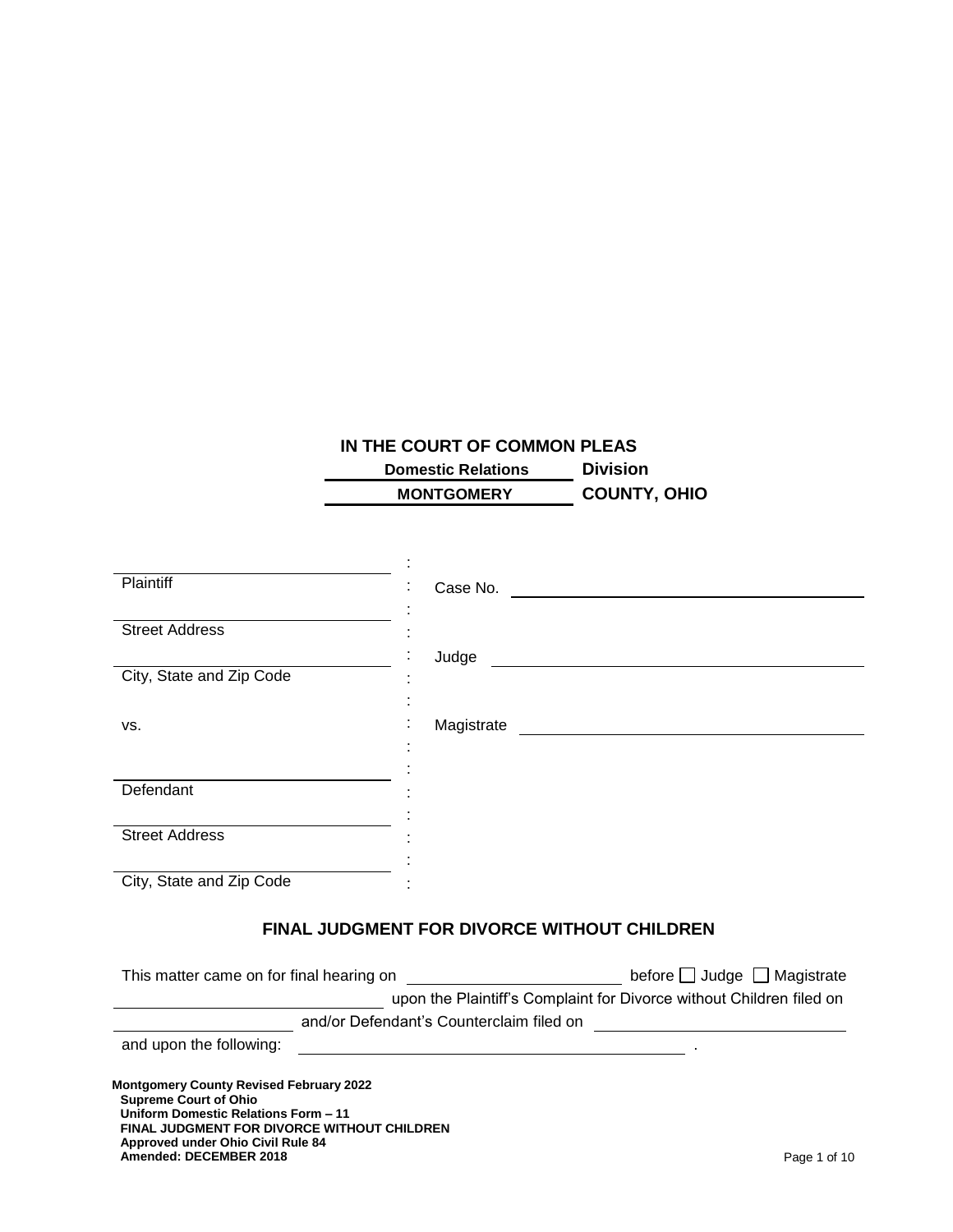#### **FINDINGS**

Upon a review of the record, testimony, and evidence presented, the Court makes the following findings:

A. Check all that apply:

 $\Box$  The Defendant was properly served with summons, copy of the Complaint, and notice of the hearing.

 $\Box$  The Defendant's waiver of service of summons and Complaint have been filed in this case.

 $\Box$  The Defendant filed an Answer.

 $\Box$  The Defendant failed to file an Answer or plead, despite being properly served with summons, copy of the Complaint, and notice of the hearing.

 $\Box$  The Plaintiff replied to the Defendant's Counterclaim.

 $\Box$  The Plaintiff failed to reply to the Defendant's Counterclaim.

|  | B. Present at the hearing were the: $\Box$ Plaintiff, $\Box$ Defendant, |                                         |
|--|-------------------------------------------------------------------------|-----------------------------------------|
|  |                                                                         | appearing as counsel for the Plaintiff. |
|  |                                                                         | appearing as counsel for the Defendant. |

- C. The  $\Box$  Plaintiff and/or  $\Box$  Defendant was/were a resident(s) of the State of Ohio for at least six months immediately before the Complaint and/or Counterclaim was/were filed.
- D. At the time the Complaint and/or Counterclaim was/were filed:

 $\Box$  The Plaintiff was a resident of this county for at least 90 days.

 $\Box$  The Defendant was a resident of this county.

◯ Other grounds for venue were:

- E. The Plaintiff and Defendant were married to one another on (date of marriage) in  $\sqrt{1 - \frac{1}{n}}$  (city or county, and state). The termination of marriage is the date of  $\Box$  final hearing or  $\Box$  as specified:  $\Box$
- F. Check all that apply regarding child(ren):

 $\Box$  There is/are no child(ren) expected from this marriage or relationship.

 $\Box$  There is/are child(ren) expected from this marriage or relationship and the approximate due date is:\_\_\_\_\_\_\_\_\_\_\_\_\_\_\_\_\_\_\_\_\_\_\_\_\_\_\_\_\_\_.

 $\Box$  There is/are no child(ren) from this marriage or relationship.

The parties are parents of  $\Box$  (number) child(ren) from the marriage or relationship.

Of the child(ren), \_\_\_\_\_\_\_\_\_\_\_\_\_ (number) is/are emancipated adult(s) and not under a disability. The following \_\_\_\_\_\_\_\_\_\_\_\_ (number) child(ren) is/are minor child(ren) and/or mentally or

physically disabled and incapable of supporting or maintaining themselves (name and date of birth of each child):

**Montgomery County Revised February 2022 Supreme Court of Ohio Uniform Domestic Relations Form – 11 FINAL JUDGMENT FOR DIVORCE WITHOUT CHILDREN Approved under Ohio Civil Rule 84 Amended: DECEMBER 2018** Page 2 of 10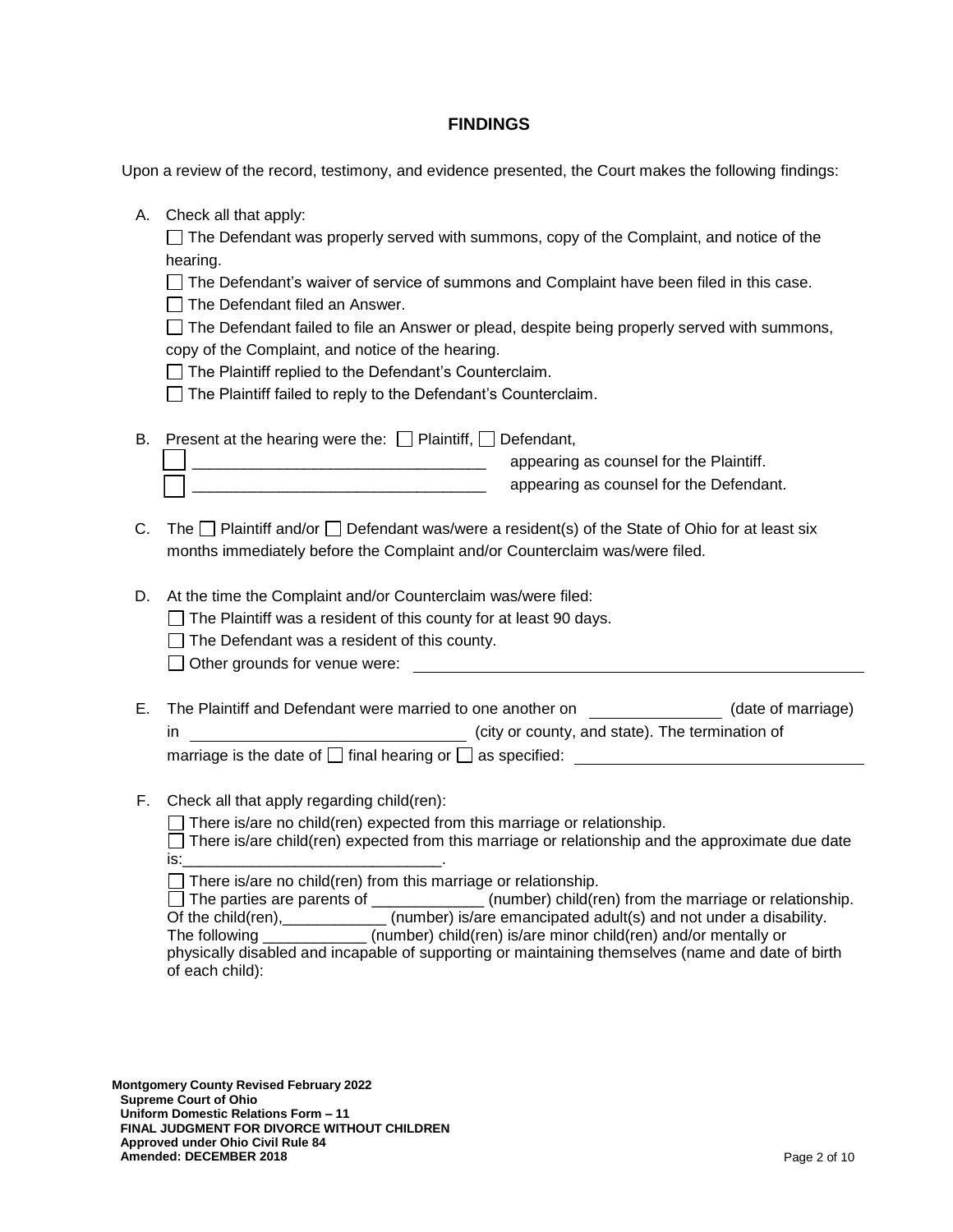|    |                                                                                                                                                                                                                                                                                                                                                                                       | Date of Birth |  |
|----|---------------------------------------------------------------------------------------------------------------------------------------------------------------------------------------------------------------------------------------------------------------------------------------------------------------------------------------------------------------------------------------|---------------|--|
|    |                                                                                                                                                                                                                                                                                                                                                                                       |               |  |
| G. | Select one:<br>Neither the Plaintiff nor the Defendant is in the military service of the United States.<br>The $\Box$ Plaintiff and/or the $\Box$ Defendant is in the military service of the United States and the<br>service did not impact the ability to defend this action.                                                                                                      |               |  |
| Η. | The $\Box$ Plaintiff and/or the $\Box$ Defendant through testimony have indicated full and complete<br>disclosure to the other of all marital property, separate property, and any other assets, debts,<br>income, or expenses.<br>The Defendant has not filed a response or made an appearance.<br>The Plaintiff has not filed a response or made an appearance.                     |               |  |
| I. | The parties that appeared have no additional knowledge of any other property and debts of any<br>kind in which either party has an interest.                                                                                                                                                                                                                                          |               |  |
| J. | The parties that appeared have had the opportunity to value and verify all marital property, separate<br>property, and other debts.                                                                                                                                                                                                                                                   |               |  |
| Κ. | This Court has jurisdiction and proper venue to determine all of the issues raised by the pleadings<br>and motions.                                                                                                                                                                                                                                                                   |               |  |
| L. | Select one:<br>$\Box$ A Magistrate's Decision was filed on:                                                                                                                                                                                                                                                                                                                           |               |  |
|    | $\Box$ No objections were filed. The Court approves the terms contained in the Decision and finds<br>the terms are fair and equitable.                                                                                                                                                                                                                                                |               |  |
|    | All objections were ruled upon by a separate entry.<br>The parties have presented the Court with a written Separation Agreement or have read into<br>the record a settlement of all issues, which the Court finds to be a fair and equitable division of<br>property and debts and an appropriate resolution of all issues, knowingly and voluntarily entered<br>into by the parties. |               |  |
|    | The Court has made a fair and equitable division of property and debts and an appropriate<br>resolution of all issues of the parties after review and consideration of all evidence presented.<br>Other:                                                                                                                                                                              |               |  |

The Plaintiff and Defendant have lived separate and apart without cohabitation and without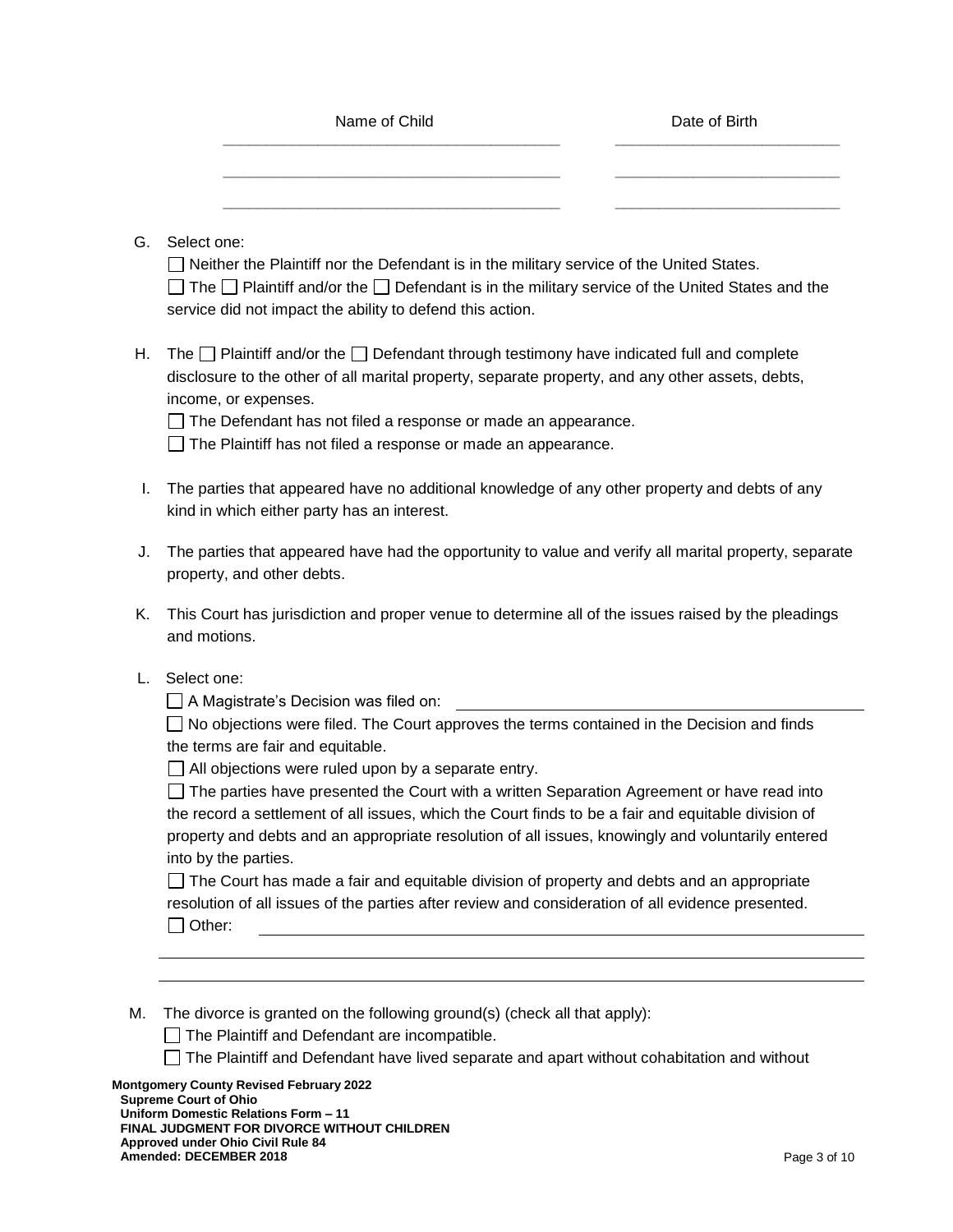interruption for one year.

 $\Box$  The Defendant or  $\Box$  Plaintiff had a Spouse living at the time of the marriage.

 $\Box$  The Defendant or  $\Box$  Plaintiff has been willfully absent for one year.

 $\Box$  The Defendant or  $\Box$  Plaintiff is guilty of adultery.

 $\Box$  The Defendant or  $\Box$  Plaintiff is guilty of extreme cruelty.

 $\Box$  The Defendant or  $\Box$  Plaintiff is guilty of fraudulent contract.

 $\Box$  The Defendant or  $\Box$  Plaintiff is guilty of gross neglect of duty.

 $\Box$  The Defendant or  $\Box$  Plaintiff is guilty of habitual drunkenness.

 $\Box$  The Defendant or  $\Box$  Plaintiff was imprisoned in a state or federal correctional institution at the time the Complaint was filed.

| $\Box$ The Defendant or $\Box$ Plaintiff procured a divorce outside this state by virtue of which she or he |
|-------------------------------------------------------------------------------------------------------------|
| has been released from the obligations of the marriage, while those obligations remain binding on           |
| the $\Box$ Plaintiff or $\Box$ Defendant.                                                                   |

# **JUDGMENT**

Based upon the findings set out above, it is, therefore, **ORDERED, ADJUDGED and DECREED** that:

# **FIRST: DIVORCE GRANTED**

| A divorce is granted, and both parties shall be released from the obligations of their marriage except for   |  |
|--------------------------------------------------------------------------------------------------------------|--|
| those obligations listed below or as set out in the attached $\Box$ Separation Agreement $\Box$ Magistrate's |  |
| Decision and/or $\Box$ Other:                                                                                |  |
| which is incornorated in this entry                                                                          |  |

which is incorporated in this entry.

# **SECOND: PROPERTY**

The parties' property shall be divided as follows:

A. The Plaintiff shall have the following **REAL ESTATE**, free and clear from all claims of the Defendant, subject to any indebtedness which the Plaintiff shall pay and from which the Plaintiff shall hold the Defendant harmless:

B. The Defendant shall have the following **REAL ESTATE**, free and clear from all claims of the Defendant, subject to any indebtedness which the Defendant shall pay and from which the Defendant shall hold the Plaintiff harmless:

C. The Plaintiff shall have the following **AUTOMOBILES**, free and clear from all claims of the Defendant, subject to any indebtedness which the Plaintiff shall pay and from which the Plaintiff shall hold the Defendant harmless: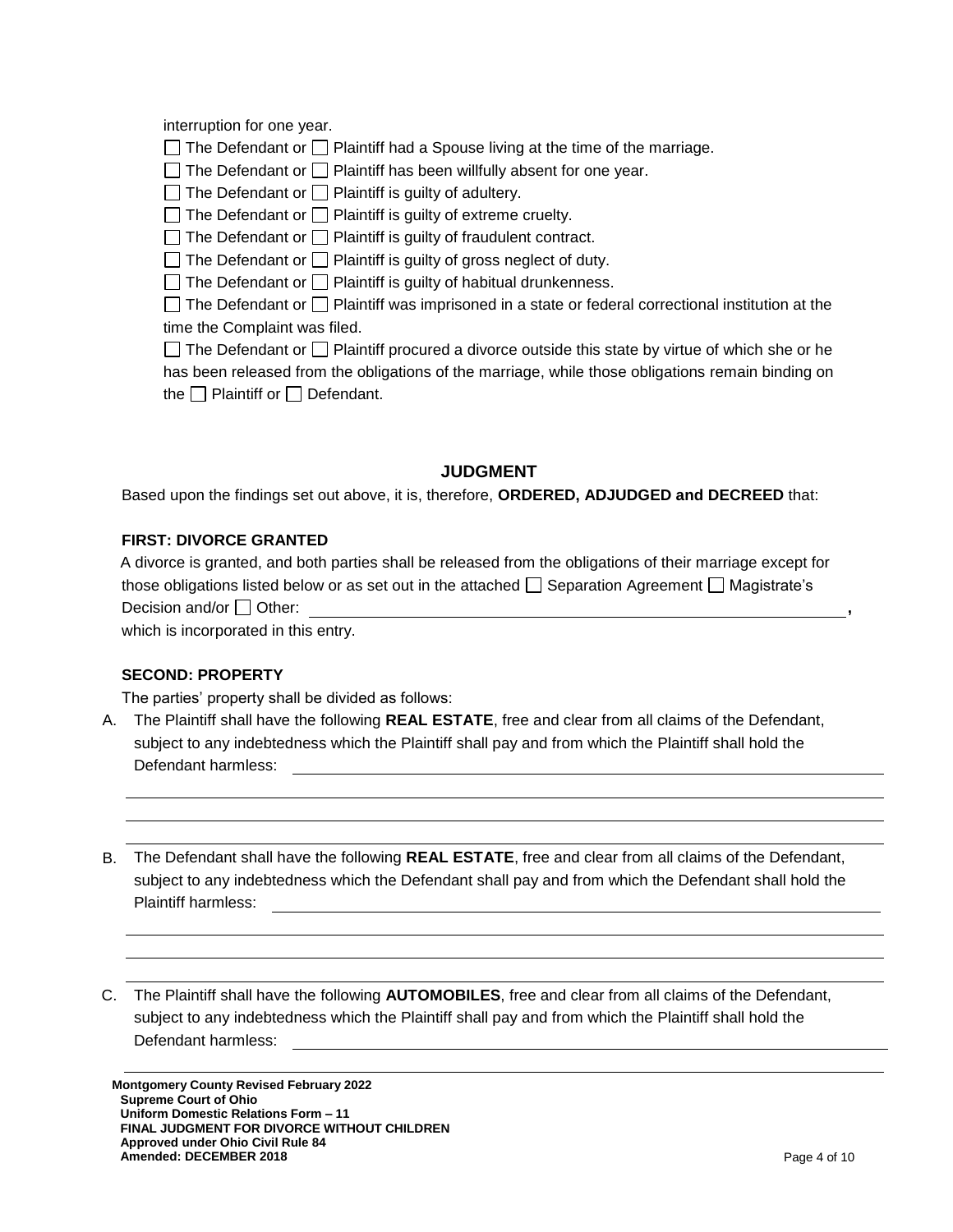- D. The Defendant shall have the following **AUTOMOBILES**, free and clear from all claims of the Plaintiff, subject to any indebtedness which the Defendant shall pay and from which the Defendant shall hold the Plaintiff harmless:
- E. The Plaintiff shall have the following **BANK ACCOUNTS**, free and clear from all claims of the Defendant:
- F. The Defendant shall have the following **BANK ACCOUNTS**, free and clear from all claims of the Plaintiff:
- G. The Plaintiff shall have the following **RETIREMENT ACCOUNTS**, free and clear from all claims of the Defendant:
- H. The Defendant shall have the following **RETIREMENT ACCOUNTS**, free and clear from all claims of the Plaintiff:
- I. The Plaintiff shall have the following **INVESTMENT ACCOUNTS**, free and clear from all claims of the Defendant:
- J. The Defendant shall have the following **INVESTMENT ACCOUNTS**, free and clear from all claims of the Plaintiff:
- K. The Plaintiff shall have the following **HOUSEHOLD GOODS AND FURNISHINGS**, free and clear from all claims of the Defendant:

**Montgomery County Revised February 2022 Supreme Court of Ohio Uniform Domestic Relations Form – 11 FINAL JUDGMENT FOR DIVORCE WITHOUT CHILDREN Approved under Ohio Civil Rule 84 Amended: DECEMBER 2018** Page 5 of 10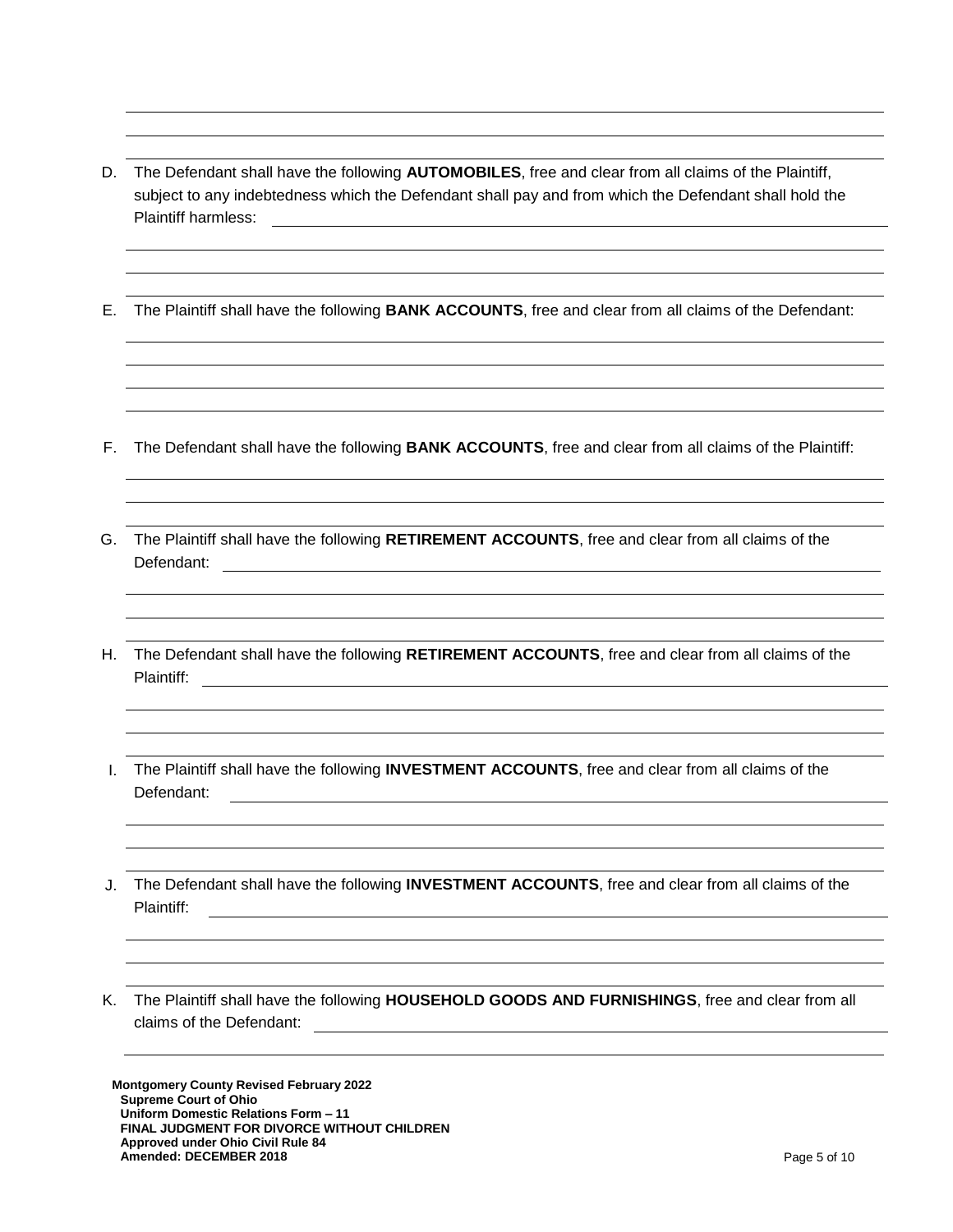- L. The Defendant shall have the following **HOUSEHOLD GOODS AND FURNISHINGS**, free and clear from all claims of the Plaintiff:
- M. The Plaintiff shall have the following **PERSONAL PROPERTY**, free and clear from all claims of the Defendant:
- N. The Defendant shall have the following **PERSON PROPERTY**, free and clear from all claims of the Plaintiff:
- O. Within 30 days, the parties will take all necessary steps to transfer legal title and possession of property And take appropriate actions to implement and effectuate the division of pensions and retirements.
- P. Other orders regarding transfers of property:

#### **THIRD: DEBT**

The Plaintiff and Defendant's debts shall be divided as follows.

A. The Plaintiff shall pay the following debts and shall hold the Defendant harmless from all claims:

B. The Defendant shall pay the following debts and shall hold the Plaintiff harmless from all claims:

**Montgomery County Revised February 2022 Supreme Court of Ohio Uniform Domestic Relations Form – 11 FINAL JUDGMENT FOR DIVORCE WITHOUT CHILDREN Approved under Ohio Civil Rule 84 Amended: DECEMBER 2018** Page 6 of 10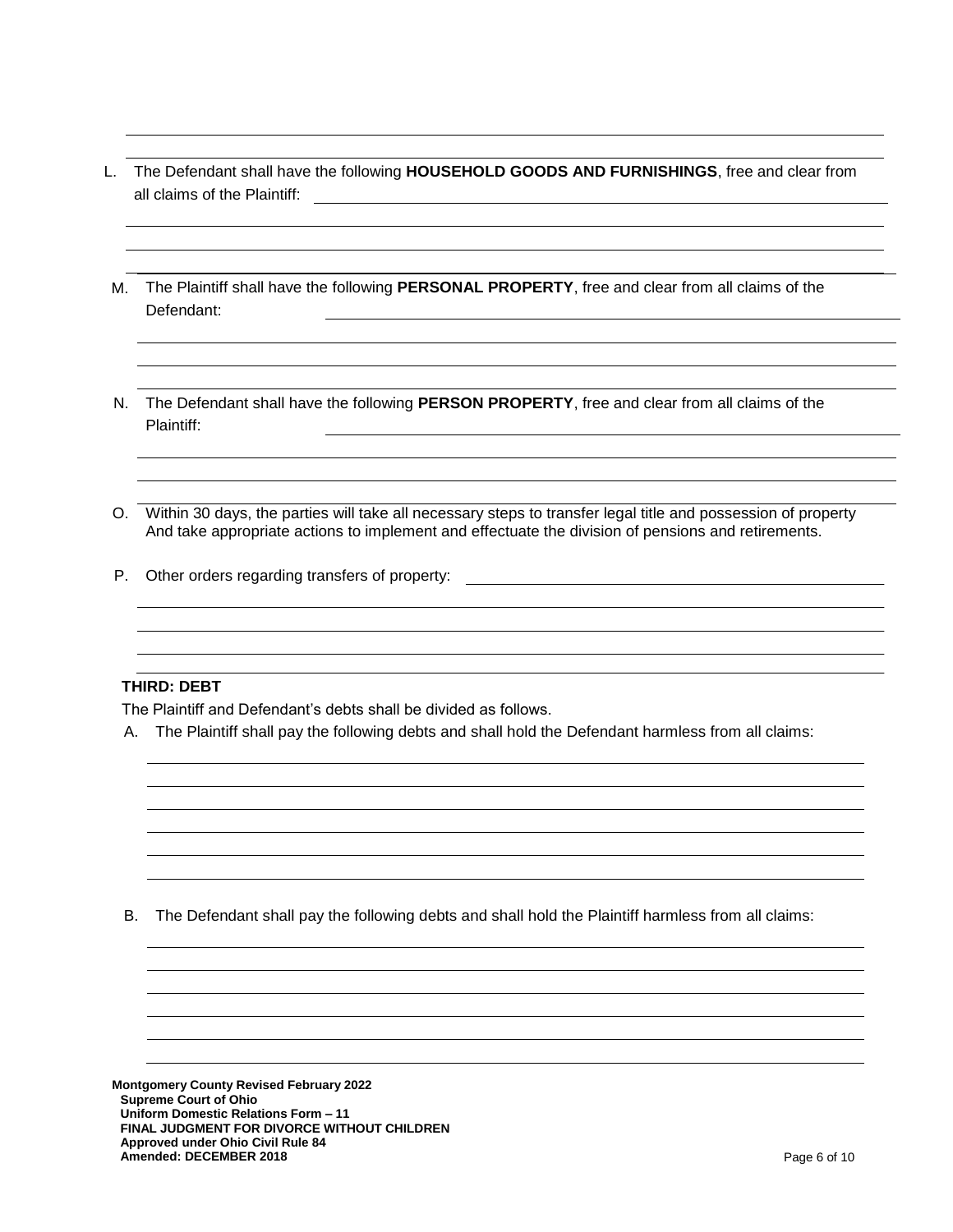C. Bankruptcy (select one):

 $\Box$  The Court will retain jurisdiction to enforce payment of debt obligations, in the event a party files bankruptcy. This includes, but is not limited to, the ability to determine the debt assigned is in the nature of maintenance, necessity or support and is therefore nondischargeable in bankruptcy, and/or to make a future spousal support order, regardless of the spousal support order set forth below under **FOURTH: SPOUSAL SUPPORT**.

 $\Box$  Nothing in this order shall prevent the  $\Box$  Plaintiff and/or  $\Box$  Defendant from being fully discharged from the debts allocated in this order in a bankruptcy proceeding except for any orders expressly for spousal support and the following debts:

Neither party shall incur liabilities against the other party in the future.

# **FOURTH: SPOUSAL SUPPORT**

A. Spousal Support Not Awarded

□ Neither the Plaintiff nor Defendant shall pay spousal support to the other. The Court shall not retain jurisdiction, except as set forth above under **THIRD: DEBTS**.

B. Spousal Support Awarded

| The $\Box$ Plaintiff $\Box$ Defendant shall pay spousal support to the $\Box$ Plaintiff $\Box$ Defendant |                |                   |  |
|----------------------------------------------------------------------------------------------------------|----------------|-------------------|--|
| per month plus 2% processing charge,<br>in the amount of                                                 |                |                   |  |
| commencing on                                                                                            | and due on the | day of the month. |  |
| This spousal support shall continue $\Box$ indefinitely $\Box$ for a period of                           |                |                   |  |

The Court shall not retain jurisdiction to modify spousal support.

| $\Box$ The Court shall retain jurisdiction to modify the $\Box$ amount $\Box$ duration of the spousal support |  |
|---------------------------------------------------------------------------------------------------------------|--|
| Order.                                                                                                        |  |

C. Termination of Spousal Support

This spousal support shall terminate sooner than the above stated date upon the Plaintiff's or the Defendant's death or in the event of the following (check all that apply):

- $\Box$  The cohabitation of the person receiving support in a relationship comparable to marriage
- $\Box$  The remarriage of the person receiving support.
- Other (specify):

**Montgomery County Revised February 2022 Supreme Court of Ohio Uniform Domestic Relations Form – 11 FINAL JUDGMENT FOR DIVORCE WITHOUT CHILDREN Approved under Ohio Civil Rule 84 Amended: DECEMBER 2018** Page 7 of 10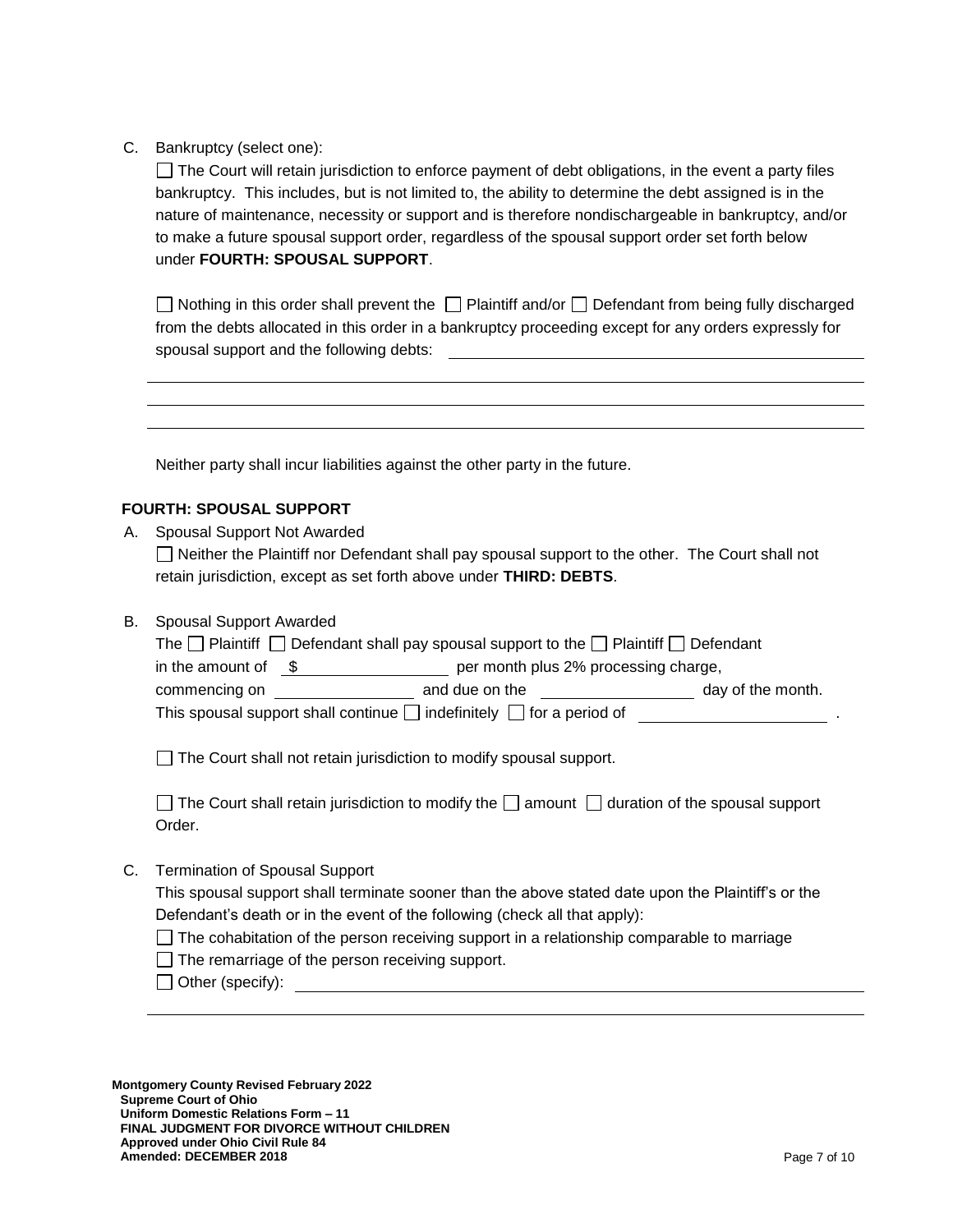| Method of Payment of Spousal Support (select one):<br>D. |  |
|----------------------------------------------------------|--|
|----------------------------------------------------------|--|

| $\Box$ The spousal support payment shall be made directly to the $\Box$ Plaintiff $\Box$ Defendant. |                                                               |  |  |
|-----------------------------------------------------------------------------------------------------|---------------------------------------------------------------|--|--|
| □ The spousal support payment, plus 2% processing charge, shall be made to the Ohio Child           |                                                               |  |  |
| Support Payment Central, P. O. Box 182372, Columbus, Ohio 43218-2372, as administered through       |                                                               |  |  |
| the                                                                                                 | County Child Support Enforcement Agency by income withholding |  |  |
| at the party's place of employment.                                                                 |                                                               |  |  |

- E. Other orders regarding spousal support (specify):
- F. Arrearage

 $\Box$  Any temporary spousal support arrearage will survive this judgment entry.

 $\Box$  Any temporary spousal support arrearage will not survive this judgment entry.

 $\Box$  Other:

# **FIFTH: NAME**

**is restored to** is restored to

#### **SIXTH: TAX RETURN OPTIONS**

#### [Current Tax Year]

the prior name of:

The parties acknowledge that they have filed their tax returns for the CURRENT tax year.

The parties acknowledge that they have NOT filed their tax returns for the CURRENT tax year and that they will file their tax returns as follows:

\_\_\_\_\_\_\_\_\_\_\_\_\_\_\_\_\_\_\_\_\_\_\_\_\_\_\_\_\_\_\_\_\_\_\_\_\_\_\_\_\_\_\_\_\_\_\_\_\_\_\_\_\_\_\_\_\_\_\_\_\_\_\_\_\_\_\_\_\_\_\_\_\_\_\_\_\_\_\_\_\_\_

#### [Prior Tax Years]

The parties acknowledge that they have filed their tax returns for ALL PRIOR tax years.

The parties acknowledge that they have NOT filed their tax returns for ALL PRIOR tax years and that they will file their tax returns as follows: \_\_\_\_\_\_\_\_\_\_\_\_\_\_\_\_\_\_\_\_\_\_\_\_\_\_\_\_\_\_\_

\_\_\_\_\_\_\_\_\_\_\_\_\_\_\_\_\_\_\_\_\_\_\_\_\_\_\_\_\_\_\_\_\_\_\_\_\_\_\_\_\_\_\_\_\_\_\_\_\_\_\_\_\_\_\_\_\_\_\_\_\_\_\_\_\_\_\_\_\_\_\_\_\_\_\_\_\_\_\_\_\_\_

#### [Tax Refunds/Deficiencies]

□The parties acknowledge that there are NO TAX DEFICIENCIES OWING on prior tax returns, that they do not owe any interest or penalties with respect hereto, and no tax deficiency proceeding is pending or threatened against them and that they do not know of any audit with respect to any such prior returns.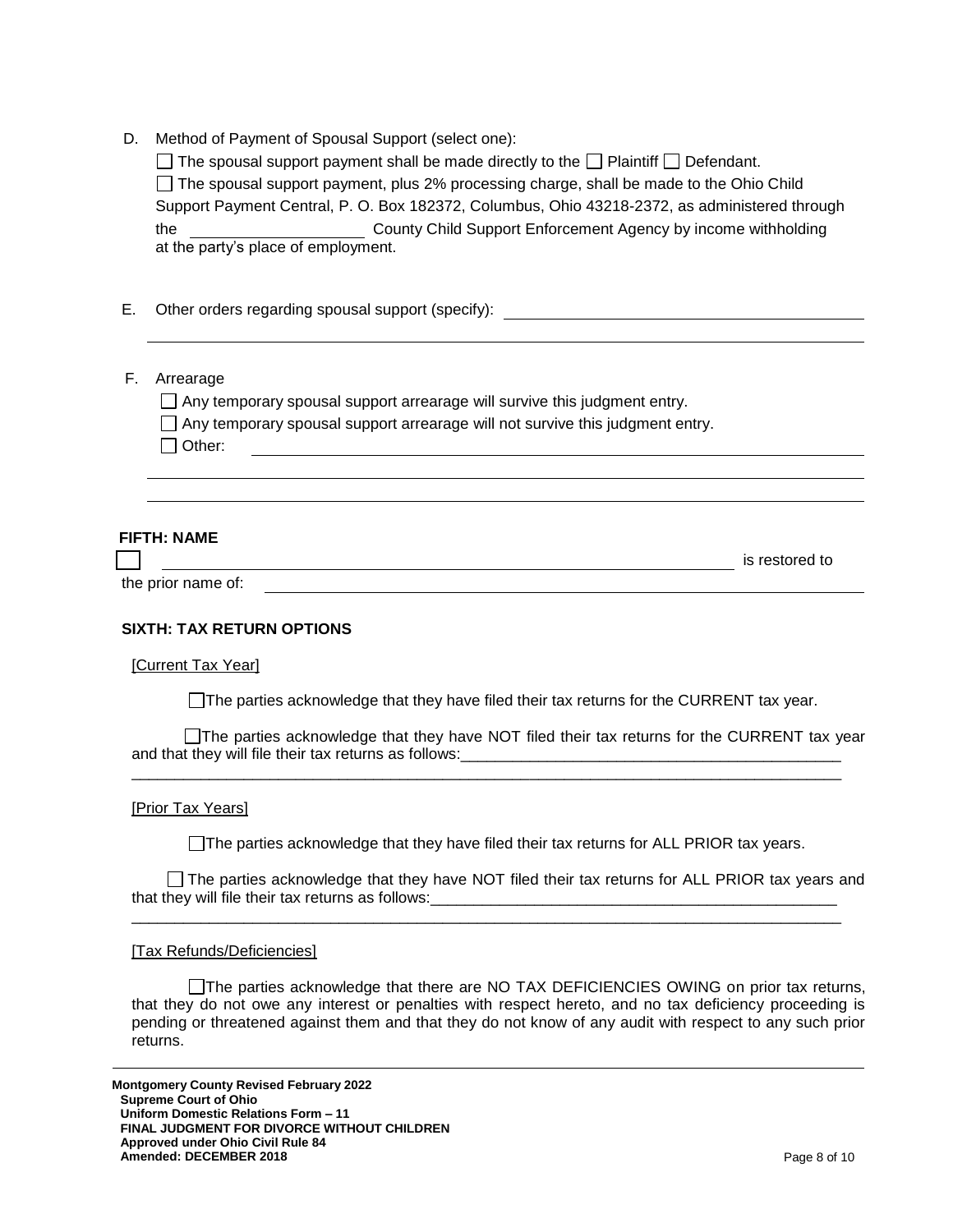The parties acknowledge that there are TAX DEFICIENCIES OWING for prior tax years and that they are disposing of the prior tax delinquency as follows: \_\_\_\_\_\_\_\_\_\_\_\_\_\_\_\_\_\_\_\_\_\_\_\_\_\_\_\_\_\_\_\_\_\_\_\_

\_\_\_\_\_\_\_\_\_\_\_\_\_\_\_\_\_\_\_\_\_\_\_\_\_\_\_\_\_\_\_\_\_\_\_\_\_\_\_\_\_\_\_\_\_\_\_\_\_\_\_\_\_\_\_\_\_\_\_\_\_\_\_\_\_\_\_\_\_\_\_\_\_\_\_\_\_\_\_\_\_\_

The parties acknowledge that there is NO TAX REFUND for prior tax years which needs to be divided between the parties.

The parties acknowledge that there is a TAX REFUND for prior tax years and which shall be divided between the parties as follows:\_\_\_\_\_\_\_\_\_\_\_\_\_\_\_\_\_\_\_\_\_\_\_\_\_\_\_\_\_\_\_\_\_\_\_\_\_\_\_\_\_\_\_\_\_\_\_\_\_\_

\_\_\_\_\_\_\_\_\_\_\_\_\_\_\_\_\_\_\_\_\_\_\_\_\_\_\_\_\_\_\_\_\_\_\_\_\_\_\_\_\_\_\_\_\_\_\_\_\_\_\_\_\_\_\_\_\_\_\_\_\_\_\_\_\_\_\_\_\_\_\_\_\_\_\_\_\_\_\_\_\_

#### **SEVENTH: OTHER ORDERS**

#### **EIGHTH: COURT COSTS**

Court costs shall be (select one):

 $\Box$  Taxed to the deposit. Court costs due above the deposit shall be paid as follows:

□ Other (specify):  $\Box$ 

#### **NINTH: CLERK OF COURTS**

The Clerk of Courts shall provide:

 $\Box$  a certified copy to:  $\Box$ 

 $\Box$  a file stamped copy to:  $\Box$ 

NOTICE. Pursuant to Civil Rule 58(B), the Clerk is directed to serve upon the parties a notice of the filing of this Judgment Entry and of the date of entry upon the Journal**.**

| Date                    | <b>JUDGE</b>            |  |
|-------------------------|-------------------------|--|
|                         |                         |  |
| Plaintiff               | Defendant               |  |
| <b>Telephone Number</b> | <b>Telephone Number</b> |  |
|                         |                         |  |

**Montgomery County Revised February 2022 Supreme Court of Ohio Uniform Domestic Relations Form – 11 FINAL JUDGMENT FOR DIVORCE WITHOUT CHILDREN Approved under Ohio Civil Rule 84 Amended: DECEMBER 2018** Page 9 of 10